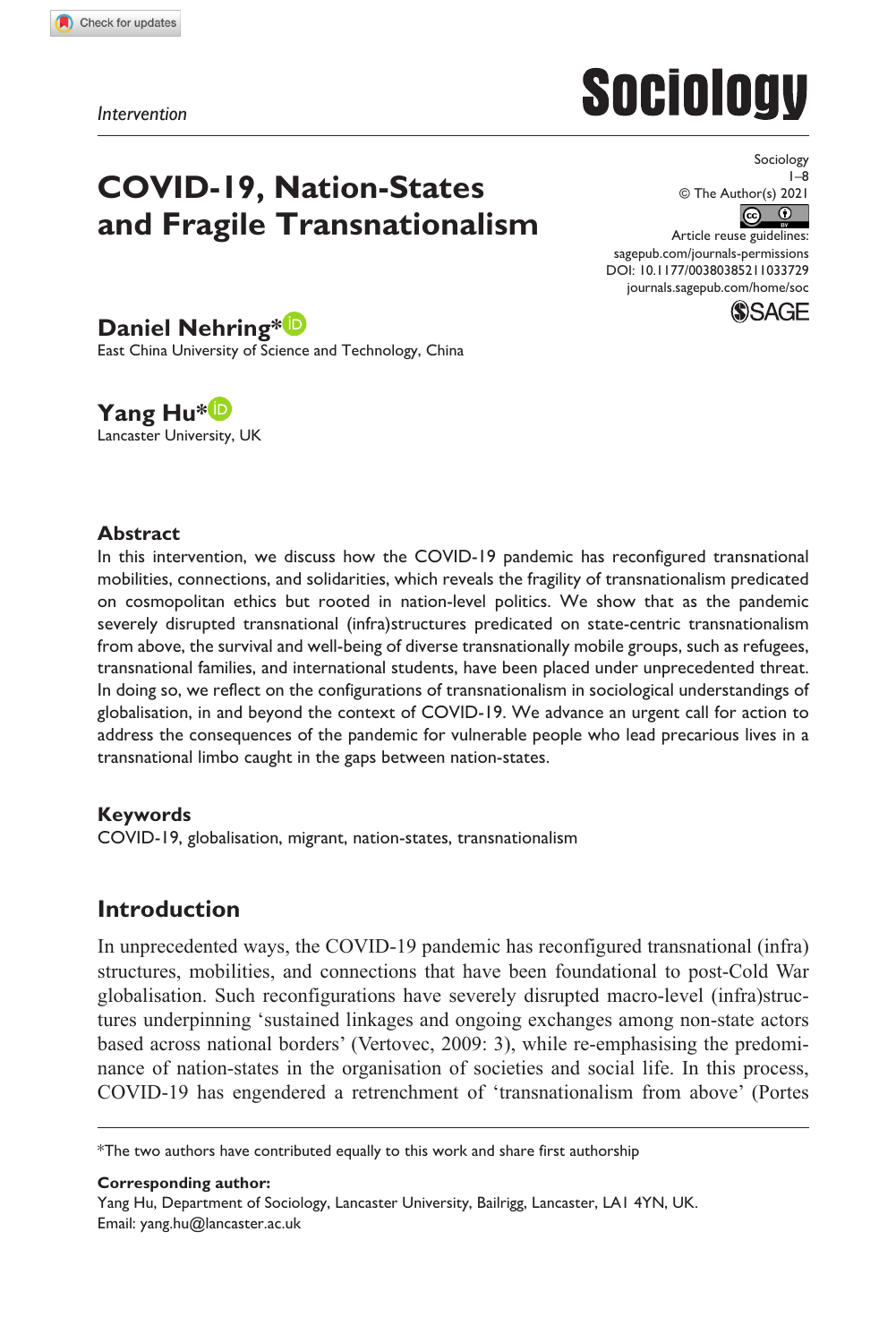et al., 1999). This retrenchment has, in partial but significant ways, impacted grassroots 'transnationalism from below', disturbing and remaking everyday transnational social connections, ways of belonging, and migrant mobilities (Glick Schiller et al., 1992; Levitt and Glick Schiller, 2004).

In this intervention, we draw on the case of the COVID-19 pandemic to reflect on the conditions that enable transnationalism and their key conceptual underpinnings. We argue and show that the pandemic has revealed the fragility of contemporary transnationalism, in terms of its structural dependence on nation-level politics and governance. Against the backdrop of disrupted transnationalism from above, we discuss how this 'fragile transnationalism' has left the transnationally mobile (e.g. migrant workers, refugees, international students, and transnational families) hanging in a structural limbo, rendering them exceptionally vulnerable during the pandemic. As a matter of urgency, we encourage scholars, policymakers, practitioners, and the public to recognise, scrutinise, and mitigate the severe consequences of the pandemic for those whose lives are forged and sustained in a transnational social space.

## **COVID-19 and 'Fragile Transnationalism'**

The emergence of transnationalism as a field of sociological study roughly coincides with the end of the Cold War and the high phase of neoliberal globalisation. From above, it has been characterised by a political emphasis on the structures for free trade, exportled development, and an assemblage of regimes and infrastructures that facilitate the cross-border circulation of goods, ideas, and people (Harvey, 2007). From below, focusing on individual agency in forging transnational lives, the concept of 'migrant transnationalism', defined by Glick-Schiller et al. (1992: 1) as social 'processes by which immigrants build social fields that link together their country of origin and their country of settlement', has been used to characterise the lives of the transnationally mobile, from refugees to labour migrants, international students, and transnational families.

The salience of migrant transnationalism in the era of neoliberal globalisation has been bound up with debates about the emergence of post-national forms of social solidarity, belonging, and citizenship (Delanty, 2020). The central assumption of such postnational citizenship, as Carvalhais (2016: 107) argues, 'lies in the idea of denationalized access to citizenship rights as well as in a liberal-republican commitment to public action, once voluntary adherence to democratic participation has taken place'. This conceptualisation is predicated on nation-states' ethical commitment to a cosmopolitan vision of social solidarities (Beck, 2006), which has been substantially undermined during the COVID-19 pandemic.

The pandemic has brought to the fore what might be described as 'fragile transnationalism' from above–one that is constituted and maintained through post-national cosmopolitan ethics but has political processes and modes of governance rooted in nation-states, which can therefore equally be curtailed or closed down through action at the national level. During the pandemic, a direct consequence of 'fragile transnationalism' has been the retrenchment of transnational social spaces and processes, fashioned by crisis responses and ideologies that centre on the nation-state, which cascaded through at least four layers: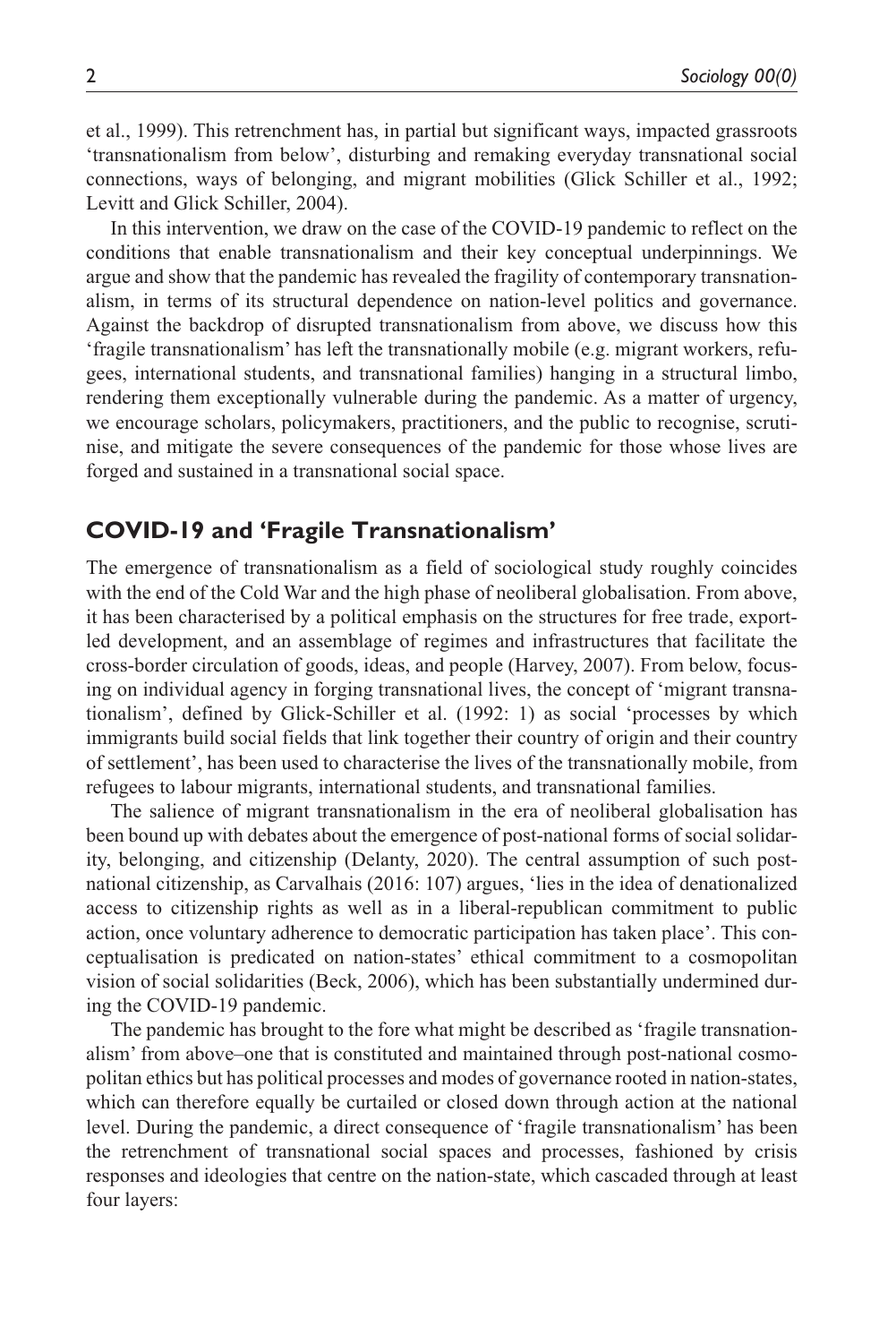- 1. *'Bordering'*: The first year of the pandemic has seen over 111,000 travel restrictions and border closures worldwide (Benton et al., 2021). National borders are further fortified through extensive quarantine regimes applied to cross-border travellers (World Health Organisation [WHO], 2020a). Mobility surveillance, such as technology-assisted location tracking and 'health code' software, is used to regulate cross-border mobility (Liu and Bennett, 2020). This upsurge in bordering has been global in scale for the whole duration of the pandemic so far (WHO, 2020a). While some countries, such as European Union member states, have sought to maintain travel channels to selectively enable transnational migration, others, such as Australia and China, have almost completely closed their borders (Benton et al., 2021).
- 2. *Infrastructural disruption*: State-mandated 'bordering' has cascaded into a disruption of transnational mobility infrastructures, including transport, communication, brokerage, and networks (Xiang and Lindquist, 2014), that sustain migrant transnationalism. For example, almost 200 European airports are at risk of closure (United Nations News, 2021). As states withdraw from a transnational social space, the capacity of non-state actors (e.g. travel agents, airlines) in coordinating the disjointed acts of state actors becomes very limited. Such limitations have also been encountered by international organisations (e.g. the WHO), for example in facilitating transnational exchanges of medical equipment and vaccines for COVID-19 (Felter, 2021).
- 3. *Biopolitical nationalism and racism*: The pandemic has coincided with and to some extent fuelled the resurgence of nationalistic ideologies and politics across many countries. Popular and political discourse has come to be characterised by biopolitical nationalism (Kloet et al., 2020), in terms of which country fares better in the pandemic (Samadashvili, 2020), speculation and racialisation of the origin of SARS-CoV-2 (Verma, 2020), and a spike of anti-Asian hate and violence (Wu et al., 2020).
- 4. *Resource competition*: Fuelled by biopolitical nationalism, the ethos of cosmopolitan solidarity between nation-states has been severely undermined, as different nation-states compete for resources such as vaccines and medical and personal protective equipment (Lavallée, 2021). In this competition, low- and middleincome countries, such as those in Africa, in command of limited means were faced with unprecedented difficulties of securing lifesaving medical resources (Kavanagh et al., 2020). As a result, such competition has exacerbated global inequalities and led to new forms of international tension and conflict.

Taken together, these processes have entailed an abrupt distancing of nation-states from one another and a shrinking and fractured transnational social space from above. As every country is preoccupied with its own crisis, the room for effective international cooperation to tackle the pandemic has been squashed.

'Fragile transnationalism' has its long roots in nationalist politics, structural racism, and the postcolonial global order. Before the pandemic, nationalism, racism, and xenophobia had already been on the rise, and the benefits of globalisation had come to be hotly contested in many societies (Wodak, 2015). Exposing the (infra)structural weakness of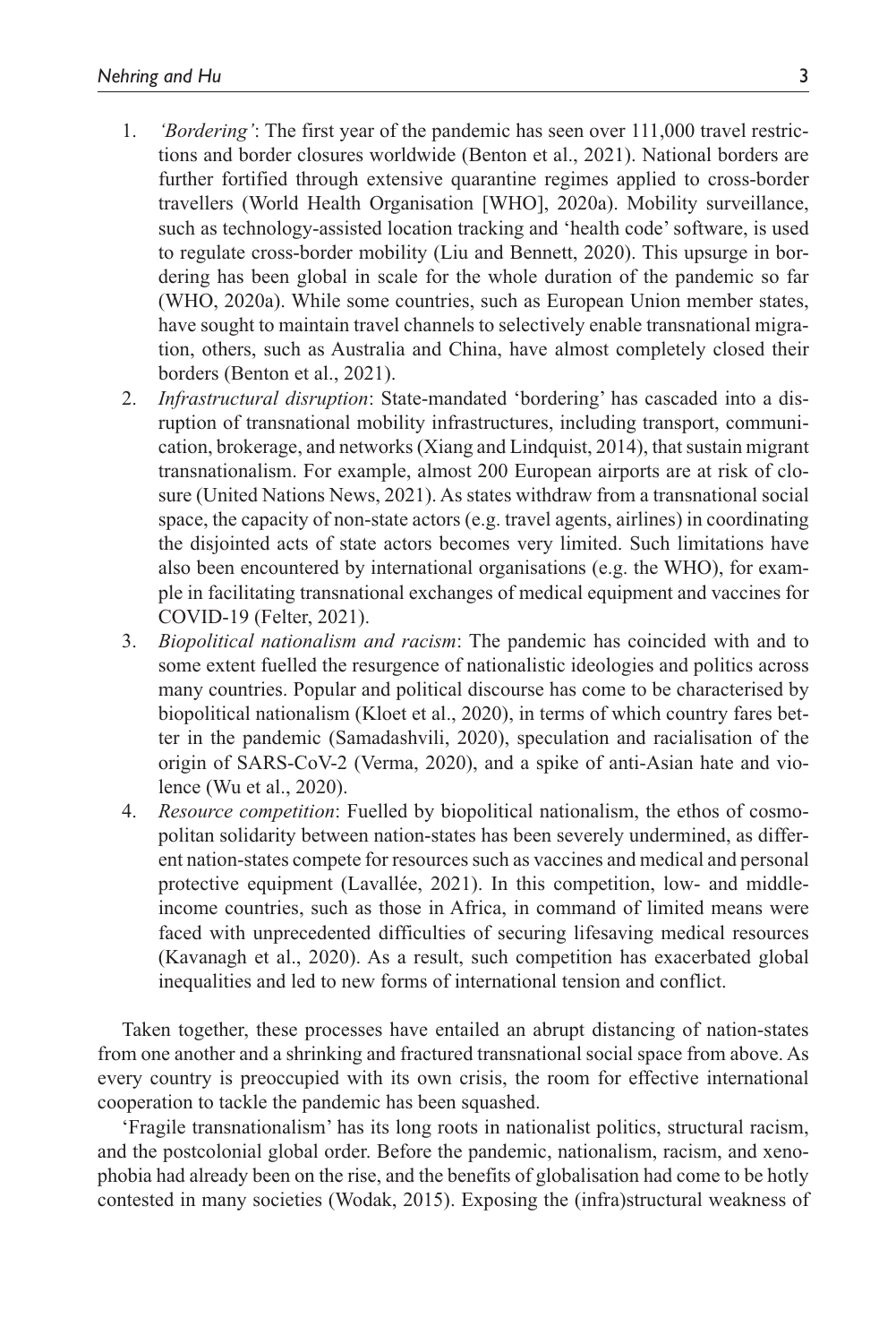'fragile transnationalism', the pandemic has exacerbated these pre-existing tensions, from ongoing warfare in the South Caucasus (Gugushvili and McKee, 2021) to the escalation of the 'refugee crisis' (Vonen et al., 2020). It has also created new conditions for nationalistic, racist, and xenophobic public discourses calling for nation-states' withdrawal from a transnational space.

## **Vulnerabilities and Inequalities in a Transnational Limbo**

'Fragile transnationalism' from above, exacerbated by nation-states' lack of attention to and care for the transnationally mobile during the pandemic, has given rise to a 'transnational limbo' for diverse groups of people whose lives extend across national borders and are caught in the gaps between nation-states (Benton et al., 2021). With weakened (infra)structural support, the lives of transnational migrants, who either remain immobile or struggle to cross borders, have been cast into a transnational limbo. Such a limbo undermines the survival and well-being of the transnationally mobile in at least five ways:

- 1. *Transnational immobility*: With interruptions to transnational mobility infrastructures and regimes, many of the transnationally mobile are forced to stay put. The resulting immobility entails prolonged separation between transnationally located family members, undermines the economic subsistence of those whose livelihood hinges on cross-border mobility, and jeopardises the survival of nearly 80million refugees stranded in warfare and climate disasters (WHO, 2020b). The challenges are exacerbated by the unpredictability as to the course of the pandemic and nation-states' policies regarding border closures, movement restrictions, and surveillance (İçduygu, 2020).
- 2. *Temporal (biographical) disruption*: The coming of age of migrant transnationalism means individuals increasingly forge their biographies across nation-states (Levitt and Glick Schiller, 2004). During the pandemic, people's capability to develop transnational biographies is limited. The pandemic's sudden outbreak has also abruptly disrupted the transnational biographies already in progress, for example, for international students who are stranded in their host countries or unable to travel and begin their studies (Hu et al., 2020).
- 3. *Violence*: Transnationally mobile groups are increasingly exposed to symbolic and physical violence, ranging from refugees' entrapment in pre-existing, intensifying violence (WHO, 2020b) to migrants' victimhood of new racial abuse in a range of countries such as the United Kingdom (UK) and the United States (Wu et al., 2020).
- 4. *Service/support scarcity*: Before the pandemic, many non-citizen migrant groups had already often been denied full access to social security and public services in their host societies, for example in certain parts of Europe (Degen et al., 2019). Despite their heightened vulnerability during the pandemic, migrant groups across a wide range of world regions are largely marginalised, and their particular needs are often left unattended in nation-state/citizen-centred pandemic responses.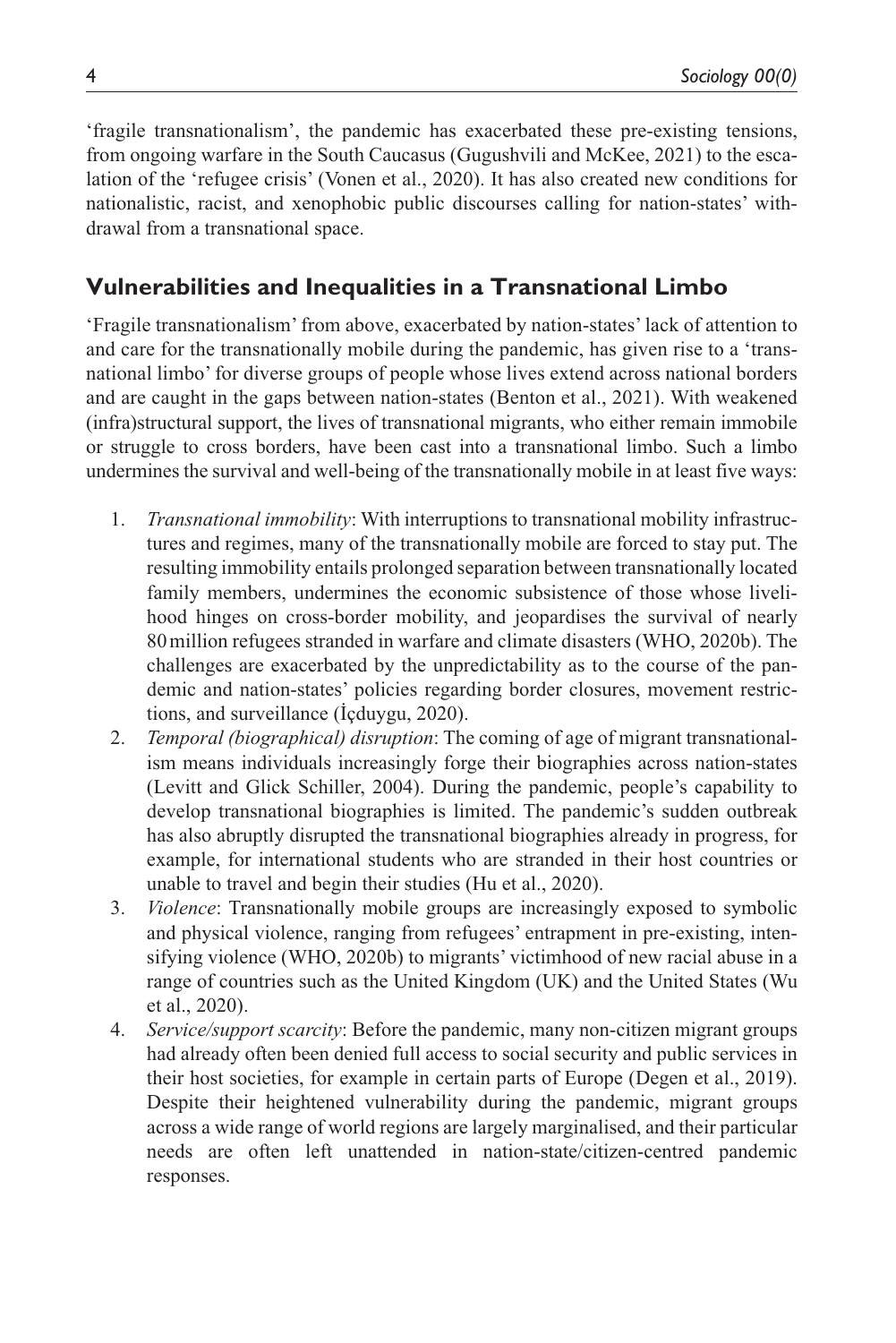5. *COVID-19 infections and deaths*: The long-term vulnerability and poor living conditions (e.g. crowded dwelling, economic deprivation) of certain migrant groups, coupled with a lack of structural support and intensifying adversities during the pandemic, has led to their high COVID-19 infection and mortality rates, particularly among low-skilled migrant workers and refugees on a global scale (Migration Data Portal, 2021).

The precarity of living in a transnational limbo urges us to interrogate inequalities exacerbated by and arising from 'fragile transnationalism'. Emerging evidence suggests that the pandemic has exacerbated economic and well-being inequalities between migrant and non-migrant groups in the UK and the United States (Hu, 2020; Wu et al., 2020). Yet further, nuanced inequalities are also noted between different migrant groups commanding differential social, economic, and cultural resources. Thus, for example, a recent report by the Organization for Economic Development and Cooperation concludes that the pandemic is likely to worsen the living and work conditions for workers in manual, low-wage occupations on a global scale, due to reduced access to international migration and remittances (Gagnon, 2021). Moreover, COVID-19 has exacerbated global gender inequalities and undermined women's experiences of migration, for instance due to migrant women's overrepresentation in informal, precarious, and low-paid work hard hit by the pandemic (Gottardo and Cyment, 2020). These developments give rise to nuanced, intersecting forms of inequality among the transnationally mobile.

Furthermore, different forms of transnational activities and connections have been impacted to different degrees. Physical stasis during the pandemic has been accompanied by a global boom in the use of digital platforms, such as Zoom, FaceTime, WhatsApp, and WeChat. However, the fact that remaining pathways for transnational connections rely to a significant degree on various forms of commercial brokerage opens up new possibilities for social inequalities. As commercial empires such as Facebook and Tencent accrue the essential means of transnational communication and mounting personal data, digital capitalism has rapidly expanded to colonise, monopolise, and gatekeep people's transnational access. This trend, alongside nation-states' withdrawal from the transnational social space, may have further elevated the importance of commercial (versus state) actors in fashioning neoliberal globalisation. It directs future inquiries into how global capitalism, in renewed digital forms, may shape post-pandemic trends of global inequalities.

## **Conclusion**

Despite incipient debates about an 'end of globalisation' during the COVID-19 pandemic (Hameiri, 2021), it seems impossible, at the time of writing, to estimate the duration of the pandemic, the extent to which it will have a lasting impact on transnational social, economic, cultural, and political structures and processes, and the resilience of these structures and processes. Nevertheless, two observations are clear. First, within a year or so, the pandemic has shown the fragility of transnationalism that is constituted and maintained through political processes and modes of governance rooted in nation-states. Second, as the pandemic has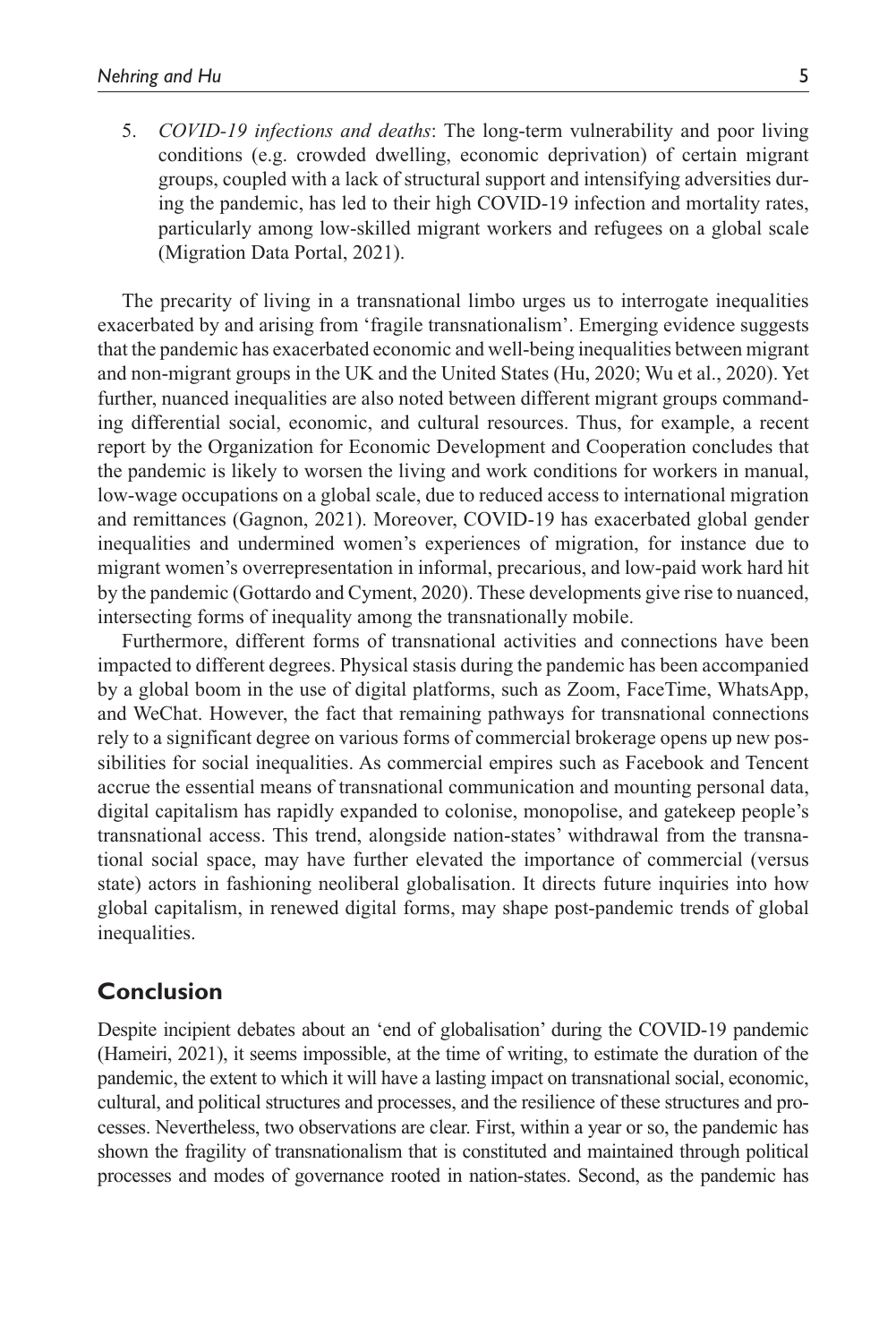substantially weakened transnational (infra)structures and undermined post-national cosmopolitan ethics from above, the lives of the transnationally mobile are thrown into a limbo with, at best, weak structural support. The transnational limbo jeopardises the basic survival of some and impairs the well-being of many others. A coordinated development of formal, resilient transnational social protection across nation-states is urgently needed to safeguard the survival, health, and well-being of those caught in the limbo.

While the course of the pandemic cannot be predicted with certainty, it is almost certain that its impact will not fade away quickly, and that other crises of a global scale may be on the horizon, for example as a result of global climate emergency. Therefore, there is a pressing need to re-examine and re-consider the configurations of transnationalism in the slowly emerging post-pandemic world and to theorise more fully the complex, interdependent relationships between transnationalism from above and from below. Moreover, we invite sociologists, policymakers, and the public to reflect critically on the assumptions underpinning transnationalism and (neoliberal) globalisation; to tackle persistent inequalities exacerbated by, and new inequalities emerging from, the pandemic; and, most ambitiously, to forge structural changes that will allow us to move beyond 'fragile transnationalism' to face our next global crisis differently, together.

#### **Acknowledgements**

The authors would like to thank the journal editors and anonymous reviewers for their helpful comments on earlier versions of this manuscript.

#### **Funding**

The authors received no financial support for the research, authorship, and/or publication of this article.

### **ORCID iDs**

Daniel Nehring **D** <https://orcid.org/0000-0002-5346-6301> Yang Hu <https://orcid.org/0000-0003-2027-8491>

#### **Supplemental Materials**

Supplemental material for this article is available online.

#### **References**

Beck U (2006) *Cosmopolitan Vision*. Cambridge: Polity.

- Benton M, Batalova J, Davidoff-Gore S, et al. (2021) *COVID-19 and the State of Global Mobility in 2020*. Geneva: International Organization for Migration and Migration Policy Institute. Available at: [https://www.iom.int/news/first-comprehensive-global-analysis-covid-](https://www.iom.int/news/first-comprehensive-global-analysis-covid-19-travel-restrictions-border-closures-weighs-future)[19-travel-restrictions-border-closures-weighs-future](https://www.iom.int/news/first-comprehensive-global-analysis-covid-19-travel-restrictions-border-closures-weighs-future) (accessed 6 April 2021).
- Carvalhais IE (2016) The cosmopolitan language of the state. *European Journal of Social Theory* 10(1): 99–111.
- Degen D, Kuhn T and van der Brug W (2019) Granting immigrants access to social benefits? How self-interest influences support for welfare state restrictiveness. *Journal of European Social Policy* 29(2): 148–165.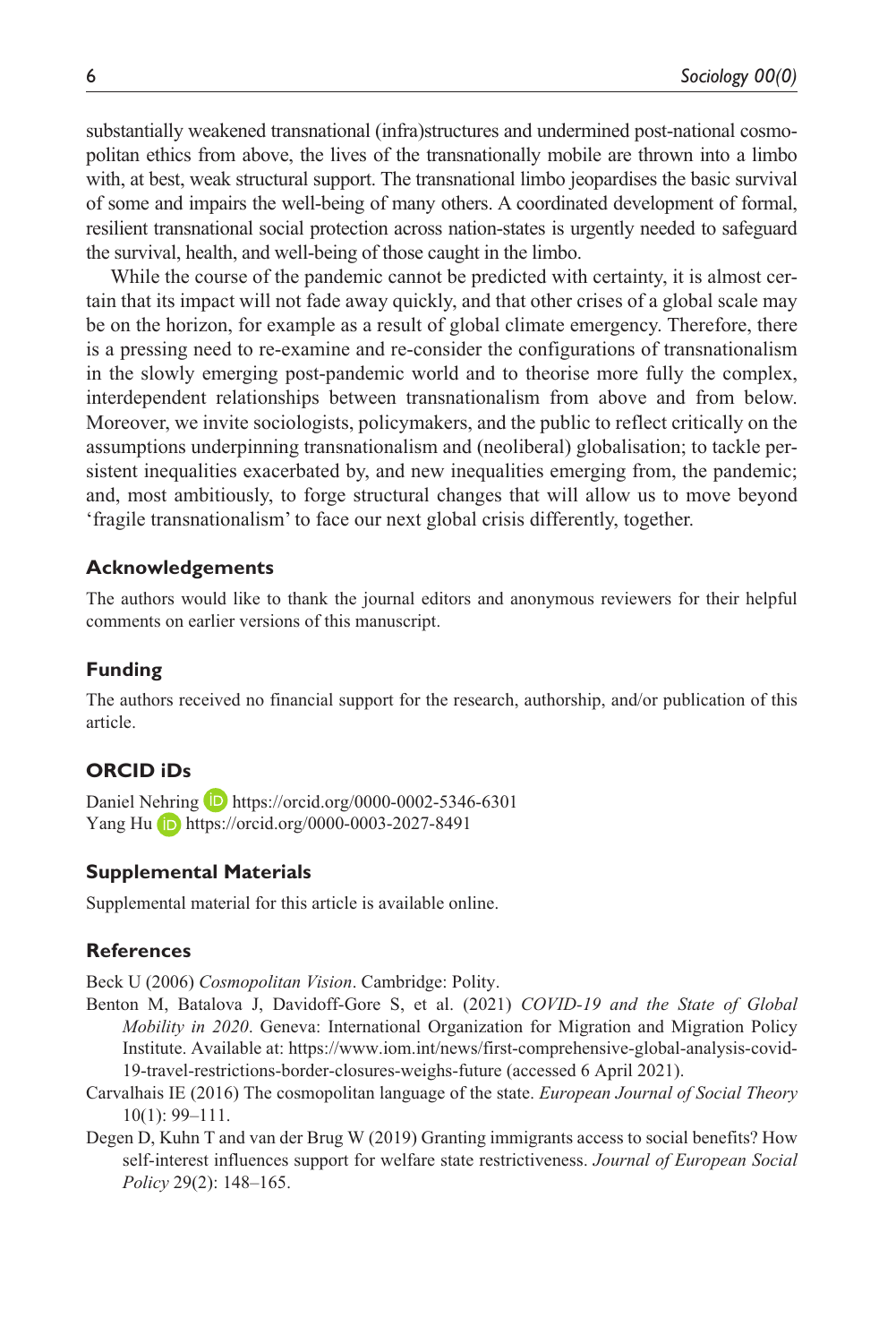- Delanty G (2020) Imagining the future: Social struggles, the post-national domain and major contemporary social transformations. *Journal of Sociology* 57(1): 27–46.
- Felter C (2021) *A Guide to Global COVID-19 Vaccine Efforts*. Available at: [https://www.cfr.org/](https://www.cfr.org/backgrounder/guide-global-covid-19-vaccine-efforts) [backgrounder/guide-global-covid-19-vaccine-efforts](https://www.cfr.org/backgrounder/guide-global-covid-19-vaccine-efforts) (accessed 12 April 2021).
- Gagnon J (2021) *Inequalities and International Migration: Securing Benefits for All Post COVID-19*. Paris: OECD Development Centre. Available at: [https://oecd-development-matters.](https://oecd-development-matters.org/2021/01/18/inequalities-and-international-migration-securing-benefits-for-all-post-covid-19/) [org/2021/01/18/inequalities-and-international-migration-securing-benefits-for-all-post](https://oecd-development-matters.org/2021/01/18/inequalities-and-international-migration-securing-benefits-for-all-post-covid-19/)[covid-19/](https://oecd-development-matters.org/2021/01/18/inequalities-and-international-migration-securing-benefits-for-all-post-covid-19/) (accessed 15 June 2021).
- Glick Schiller N, Basch L and Blanc-Szanton C (1992) Transnationalism: A new analytic framework for understanding migration. In: Glick Schiller N, Basch L and Blanc-Szanton C (eds) *Towards a Transnational Perspective on Migration: Race, Class, Ethnicity, and Nationalism Reconsidered*. New York: New York Academy of Sciences, 1–24.
- Gottardo C and Cyment P (2020) *How COVID-19 Affects Women in Migration*. Bonn: Friedrich-Ebert-Stiftung. Available at: [https://www.fes.de/en/iez/international-week-of-justice/article](https://www.fes.de/en/iez/international-week-of-justice/article-in-gerechtigkeitswoche/how-covid-19-effects-women-in-migration-1-1)[in-gerechtigkeitswoche/how-covid-19-effects-women-in-migration-1-1](https://www.fes.de/en/iez/international-week-of-justice/article-in-gerechtigkeitswoche/how-covid-19-effects-women-in-migration-1-1) (accessed 15 June 2021).
- Gugushvili A and McKee M (2021) The COVID-19 pandemic and war. *Scandinavian Journal of Public Health*. Epub ahead of print 21 February 2021. DOI: 10.1177/1403494821993732.
- Hameiri S (2021) COVID-19: Is this the end of globalization? *International Journal: Canada's Journal of Global Policy Analysis* 76(1): 30–41.
- Harvey D (2007) *Neoliberalism: A Brief History*. New York: Oxford University Press.
- Hu Y (2020) Intersecting ethnic and native–migrant inequalities in the economic impact of the COVID-19 pandemic in the UK. *Research in Social Stratification and Mobility* 68: 1–6.
- Hu Y, Xu CL and Tu M (2020) Family-mediated migration infrastructure: Chinese international students and parents navigating (im)mobilities during the COVID-19 pandemic. *Chinese Sociological Review* Epub ahead of print 30 October 2020. DOI: 10.1080/21620555.2020.1838271.
- İçduygu A (2020) *Stranded Irregular Migrant Workers during the COVID-19 Crisis: The Question of Repatriation*. Geneva: International Organization for Migration.
- Kavanagh MM, Erondu NA, Tomori O, et al. (2020) Access to lifesaving medical resources for African countries: COVID-19 testing and response, ethics, and politics. *The Lancet* 395: 1735–1738.
- Kloet JD, Lin J and Chow YF (2020) 'We are doing better': Biopolitical nationalism and the COVID-19 virus in East Asia. *European Journal of Cultural Studies* 23(4): 635–640.
- Lavallée C (2021) The European Union's two-fold multilateralism in crisis mode: Towards a global response to COVID-19. *International Journal: Canada's Journal of Global Policy Analysis* 76(1): 17–29.
- Levitt P and Glick Schiller N (2004) Conceptualizing simultaneity: A transnational social field perspective on society. *International Migration Review* 38(3): 1002–1039.
- Liu X and Bennett MM (2020) Viral borders: COVID-19's effects on securitization, surveillance, and identity in Mainland China and Hong Kong. *Dialogues in Human Geography* 10(2): 158–163.
- Migration Data Portal (2021) *Migration Data Relevant for the COVID-19 Pandemic*. Available at: <https://migrationdataportal.org/themes/migration-data-relevant-covid-19-pandemic> (accessed 12 April 2021).
- Portes A, Guarnizo LE and Landolt P (1999) The study of transnationalism: pitfalls and promise of an emergent research field. *Ethnic and Racial Studies* 22(2): 217–163.
- Samadashvili S (2020) A brave, post–COVID-19 Europe. *European View* 19(2): 122–130.